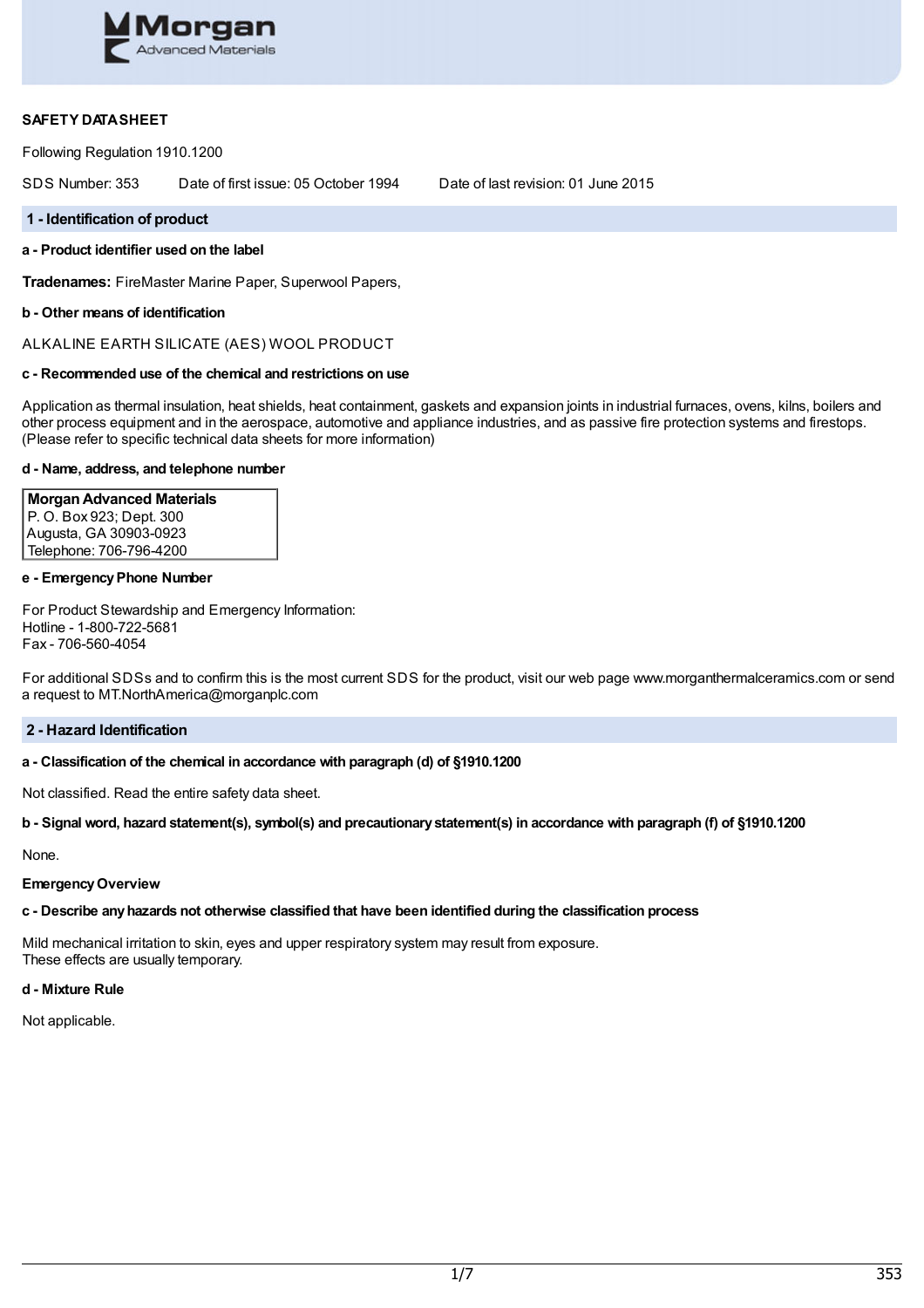

# **3 - Composition / Information On Ingredients**

### **a - Composition table**

| <b>COMPONENTS</b>                                                          | <b>CAS NUMBER</b> | % BYWEIGHT |  |  |
|----------------------------------------------------------------------------|-------------------|------------|--|--|
| Alkaline-Earth Silicate Wool <sup>(1)</sup>                                | 436083-99-7       | $92 - 96$  |  |  |
| Acrylic Binder                                                             | Proprietary       | $2 - 10$   |  |  |
| <sup>(1)</sup> CAS definition: Alkaline Earth Silicate (AES) consisting of |                   |            |  |  |
| silica (50-82 wt %), calcia and magnesia (18-43 wt %), alumina,            |                   |            |  |  |
| titania and zirconia (less than 6 wt %), and trace oxides. This CAS        |                   |            |  |  |
| composition also covers Morgan Thermal Ceramics products                   |                   |            |  |  |
| Calcium-Magnesium-Silicate Wool (CAS no. 329211-92-9) and                  |                   |            |  |  |
| Calcium-Magnesium-Zirconium-Silicate Wool (CAS no. 308084-09-              |                   |            |  |  |
| 5).                                                                        |                   |            |  |  |

#### **b - Common Name**

(See Section 8 "Exposure Controls / Personal Protection" for exposure guidelines)

### **d - Impurities and StabilizingAdditives**

### **4 - First-Aid measures**

a - Description of necessary measures, subdivided according to the different routes of exposure, i.e., inhalation, skin and eye contact, and **ingestion**

#### **Eyes**

If eyes become irritated, flush immediately with large amounts of lukewarm water for at least 15 minutes. Eyelids should be held away from the eyeball to ensure thorough rinsing. Do not rub eyes.

#### **Skin**

If skin becomes irritated, remove soiled clothing. Do not rub or scratch exposed skin. Wash area of contact thoroughly with soap and water. Using a skin cream or lotion after washing may be helpful.

### **RespiratoryTract**

If respiratory tract irritation develops, move the person to a dust free location. See Section 8 for additional measures to reduce or eliminate exposure.

### **Gastrointestinal**

If gastrointestinal tract irritation develops, move the person to a dust free environment.

### **c - Indication of immediate medical attention and special treatment needed, if necessary**

#### **5 - Fire-fighting measures**

### **a - Suitable (and unsuitable) extinguishing media and**

Use extinguishing media suitable for type of surrounding fire

### **c - Special Protective Equipment and Precautions for Firefighters**

NFPA Codes: Flammability: 0 Health: 1 Reactivity: 0 Special: 0

### **b - Specific hazards arising fromthe chemical (e.g., nature of anyhazardous combustion products):**

**None** 

# **6 - Accidental Release Measures**

# **a - Personal precautions, protective equipment, and emergencyprocedures**

Minimize airborne dust. Compressed air or dry sweeping should not be used for cleaning. See Section 8 "Exposure Controls / Personal Protection" for exposure guidelines.

# **b - Methods and materials for containment and cleaning up**

Pick up large pieces and dispose in a closed container. Follow precaution stated in above section for clean up.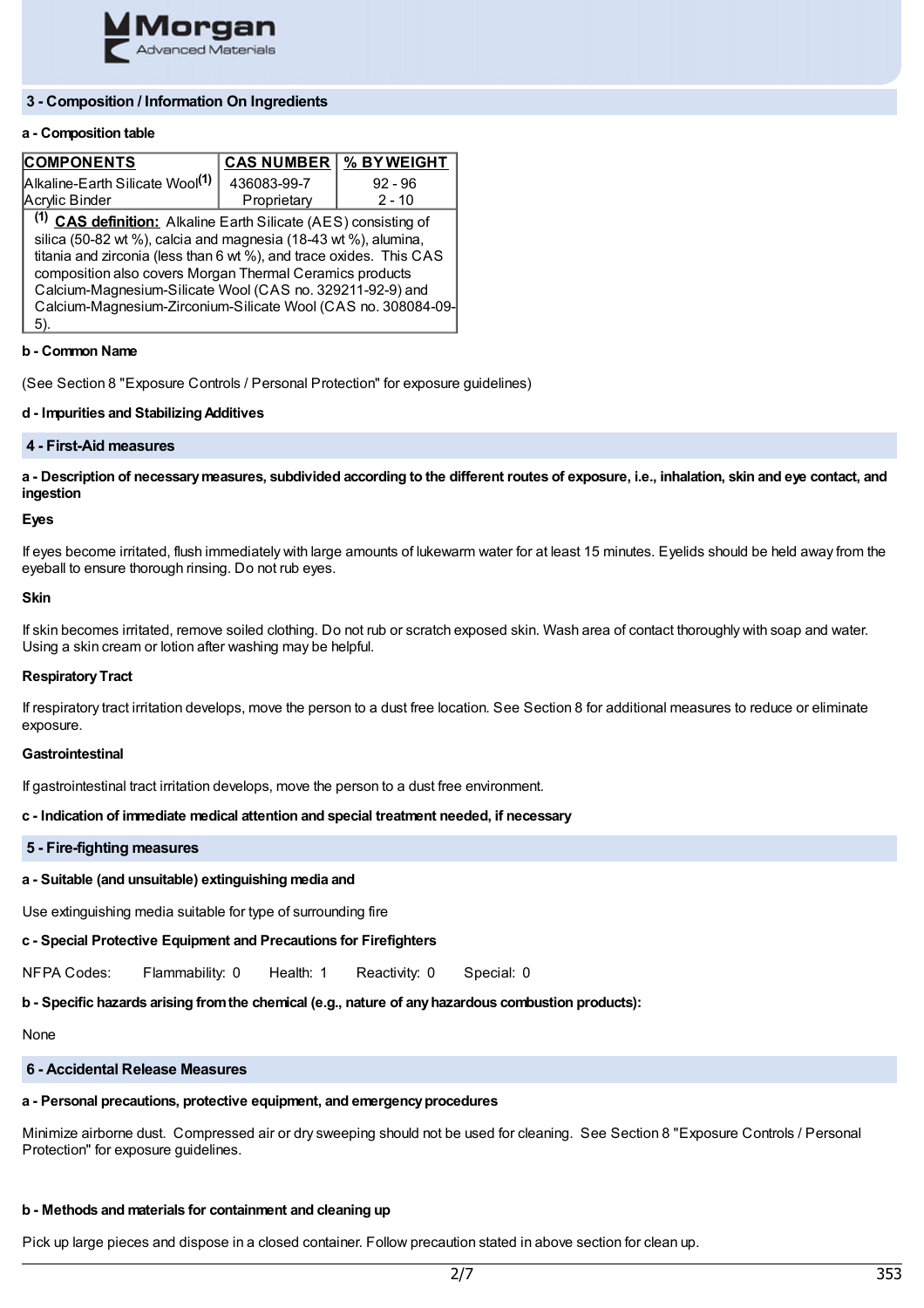

### **7 - Handling and storage**

### **a - Precautions for safe handling**

Limit the use of power tools unless in conjunction with local exhaust. Use hand tools whenever possible. Frequently clean the work area with HEPA filtered vacuum or wet sweeping to minimize the accumulation of debris. Do not use compressed air for clean-up.

### **b - Conditions for safe storage, including anyincompatibilities**

Store in a manner to minimize airborne dust.

#### **c - emptycontainers**

Product packaging may contain residue. Do not reuse.

### **8 - Risk Management Measures / Exposures Controls / Personal Protection**

a - OSHA permissible exposure limit (PEL), American Conference of Governmental Industrial Hygienists (ACGIH) Threshold Limit Value (TLV), and any other exposure limit used or recommended by the chemical manufacturer, importer, or employer preparing the safety data **sheet, where available**

| <b>EXPOSURE GUIDELINES</b>                                                                                                                      |                  |                          |                     |
|-------------------------------------------------------------------------------------------------------------------------------------------------|------------------|--------------------------|---------------------|
| <b>MAJOR COMPONENT</b>                                                                                                                          | <b>OSHA PEL</b>  | <b>ACGIHTLV</b>          | MANUFACTURER'S REG  |
| Alkaline-Earth Silicate Wool                                                                                                                    | None Established | <b>INone Established</b> | $11$ f/cc. 8-hr TWA |
| ⊪Latex*                                                                                                                                         | None Established | None Established         | <b>None</b>         |
| <b>KT</b> arra care and effected the democratic on the fact that the father of the control of the comput OOUA DEL of a fact one old should care |                  |                          |                     |

\*Trace amounts of formaldehyde may release from latex during initial heating of this product.. The current OSHA PELs for formaldehyde are: 0.75 ppm (8hr.TWA) and 2 ppm (STEL).

*OTHER OCCUPATIONAL EXPOSURE LEVELS (OEL)*

Industrial hygiene standards and occupational exposure limits vary between countries and local jurisdictions. Check which exposure levels apply to your facility and comply with local regulations. If no regulatory dust or other standards apply, a qualified industrial hygienist can assist with a specific workplace evaluation including recommendations for respiratory protection.

## **b - Appropriate Engineering Controls**

Use engineering controls such as local exhaust ventilation, point of generation dust collection, down draft work stations, emission controlling tool designs and materials handling equipment designed to minimize airborne fiber emissions.

### **c - Individual protection measures, such as personal protective equipment**

### **PPE - Skin**

Wear personal protective equipment (e.g gloves), as necessary to prevent skin irritation. Washable or disposable clothing may be used. If possible, do not take unwashed clothing home. If soiled work clothing must be taken home, employees should be informed on best practices to minimize non-work dust exposure (e.g., vacuum clothes before leaving the work area, wash work clothing separately, and rinse washer before washing other household clothes.

## **PPE - Eye**

As necessary, wear goggles or safety glasses with side shields.

# **PPE – Respiratory**

When engineering and/or administrative controls are insufficient to maintain workplace concentrations below the appropriate REG/PEL/REL, the use of appropriate respiratory protection, pursuant to the requirements of OSHA Standards 29 CFR 1910.134 and 29 CFR 1926.103, is recommended. A NIOSH certified respirator with a filter efficiency of at least 95% should be used. The 95% filter efficiency recommendation is based on NIOSH respirator selection logic sequence for exposure to particulates. Selection of filter efficiency (i.e. 95%, 99% or 99.97%) depends on how much filter leakage can be accepted and the concentration of airborne contaminants. Other factors to consider are the NIOSH filter series N, R or P. (N) **N**ot resistant to oil, (R) **R**esistant to oil and (P) oil **P**roof. These recommendations are not designed to limit informed choices, provided that respiratory protection decisions comply with 29 CFR 1910.134. The evaluation of workplace hazards and the identification of appropriate respiratory protection is best performed , on a case by case basis, by a qualified industrial hygienist.

You may also refer to health and safety information on the HTIW Coalition website [www.HTIWCoalition.org](http://www.htiwcoalition.org/)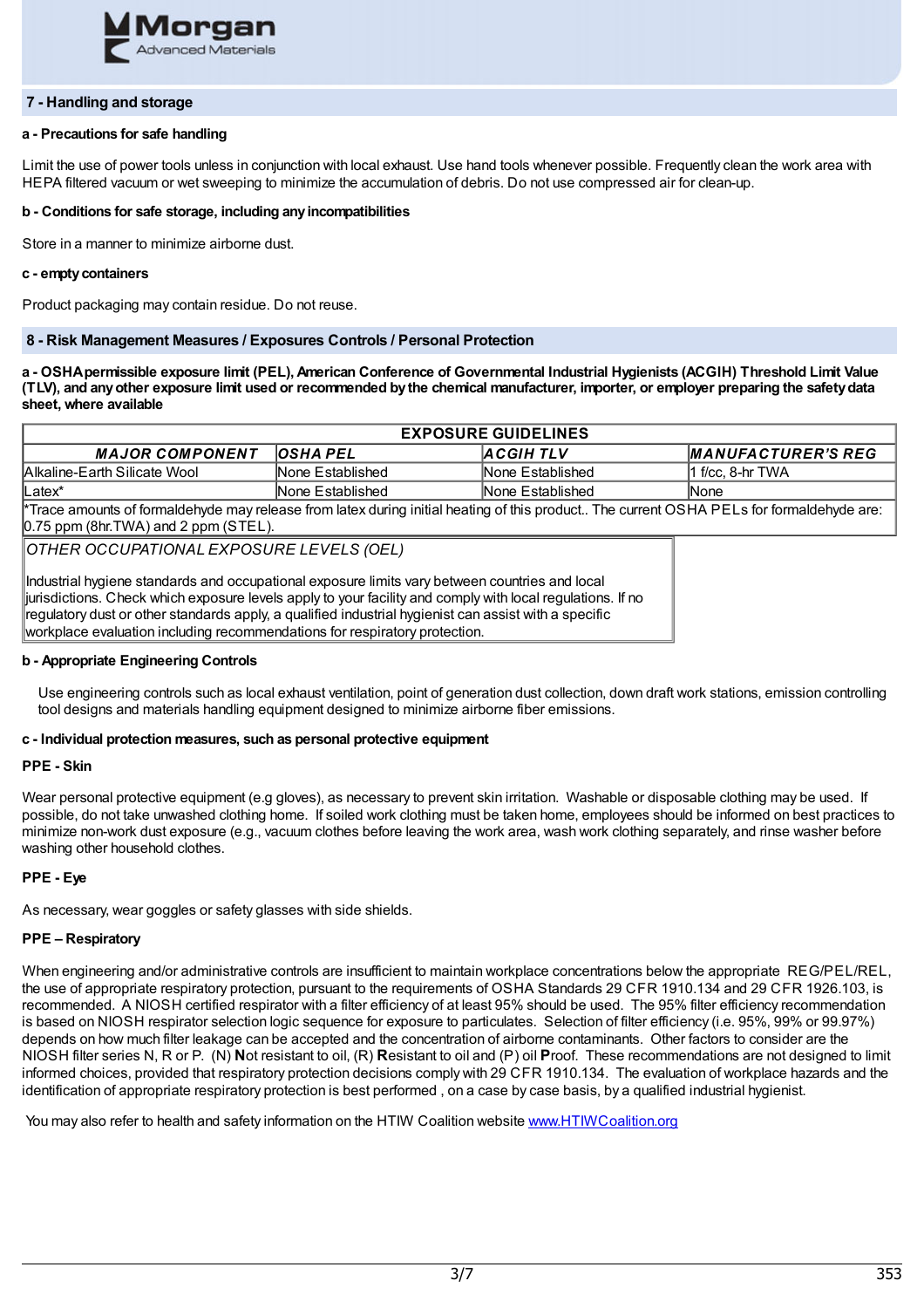

# **9 - Physical and chemical properties**

| White odorless material with a wool type appearance |  |
|-----------------------------------------------------|--|
| Not applicable                                      |  |
| Not applicable                                      |  |
| Not applicable                                      |  |
| 1275 - 1300°C (2327 - 2372°F)                       |  |
| Not applicable                                      |  |
| Not applicable                                      |  |
| Not applicable                                      |  |
| Not applicable                                      |  |
| Not applicable                                      |  |
| Not applicable                                      |  |
| Not applicable                                      |  |
| Less than 1 mg/litre                                |  |
| $2.5 - 3.0$                                         |  |
| Not applicable                                      |  |
| Not applicable                                      |  |
| Not applicable                                      |  |
| Not applicable                                      |  |
|                                                     |  |

# **10 - Stability and Reactivity**

### **a - Reactivity**

**b - Chemical Stability**

This is a stable material.

# **c - Possibilityof Hazardous Reaction**

Not applicable.

# **d - Conditions toAvoid**

Please refer to handling and storage advise in Section 7.

# **e - Incompatible Materials**

Avoid contact with strong acids

# **f - Hazardous decomposition products**

Decomposition of the latex binder will occur at temperatures above 200°C releasing smoke, water, carbon monoxide, carbon dioxid and hydrocarbons. The duration and the amount of release will depend upon the applied temperature, the thickness and area of the material and binder content. During the first heating cycles increased ventilation or the use of suitable respirator protection may be required.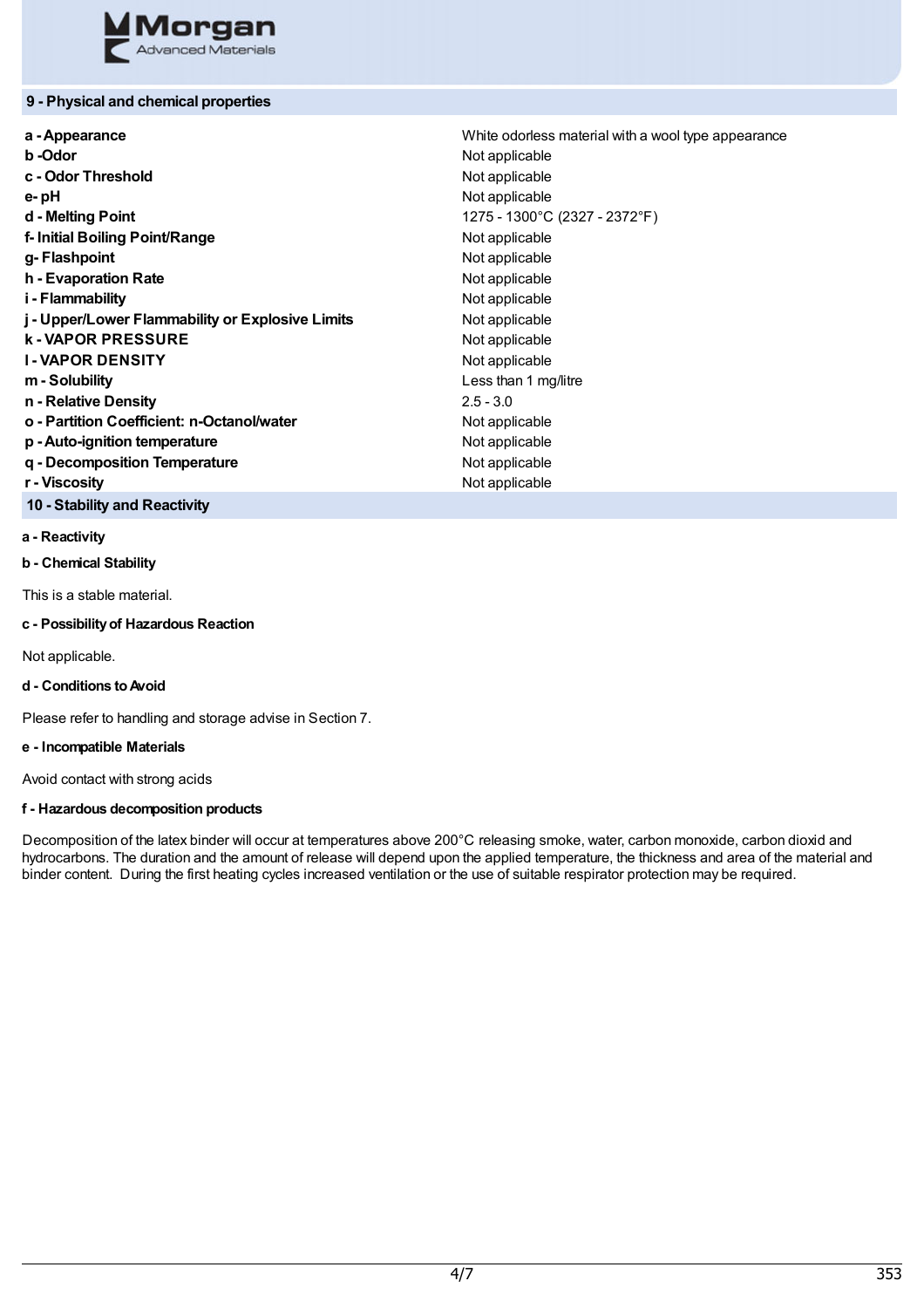

# **11 - Toxicological information**

# **a - TOXICOKINETICS, METABOLISM AND DISTRIBUTION**

# **b - Acute Toxicity**

# IRRITANT PROPERTIES

Superwool fibers are negative when tested using approved methods (Directive 67/548/EEC, Annex 5, Method B4). Like all man-made mineral fibers and some natural fibers, fibers contained in this product can produce a mild mechanical irritation resulting in temporary itching or rarely, in some sensitive individuals, in a slight temporary reddening. Unlike other irritant reactions, this is not the result of allergy or chemical skin damage but is caused by mechanical effects.

# **c - Epidemiology**

### **d - Toxicology**

Fibers contained in the products listed in the title have been designed to be rapidly cleared from lung tissue. This low biopersistence has been confirmed in many studies onAES using EU protocol ECB/TM/27(rev 7). When inhaled, even at very high doses, they do not accumulate to any level capable of producing a serious adverse biological effect. In lifetime chronic studies there was no exposure-related effect more than would be seen with any "inert" dust. Subchronic studies at the highest doses achievable produced at worst a transient mild inflammatory response. Fibers with the same ability to persist in tissue do not produce tumors when injected into the peritoneal cavity of rats.

### **International Agency for Research on Cancer and National Toxicology Program**

Not applicable.

### **12 - Ecological information**

## **a - Ecotoxicity(aquatic and terrestrial, where available)**

These products are not reported to have any ecotoxicity effects.

### **c - Bioaccumulative potential**

No bioaccumulative potential.

### **d - Mobilityin soil**

No mobility in soil.

### **e - Other adverse effects (such as hazardous to the ozone layer**

No adverse effects of this material on the environment are anticipated.

# **13 - Disposal Considerations**

### **Waste Management and Disposal**

Unless wetted, such a waste is normally dusty and should therefore be properly sealed in containers for disposal. At some authorized disposal sites dusty waste may be treated differently, in order to ensure that they are dealt with promptly and to avoid them being windblown. Check for any national and/or regional regulations which may apply.

# **Additional information**

This product, as manufactured, is not classified as a listed or characteristic hazardous waste according to U. S. Federal regulations (40 CFR 261). Any processing, use, alteration or chemical additions to the product, as purchased, may alter the disposal requirements. Under U. S. Federal regulations, it is the waste generator's responsibility to properly characterize a waste material, to determine if it is a "hazardous" waste. Check local, regional, state or provincial regulations to identify all applicable disposal requirements.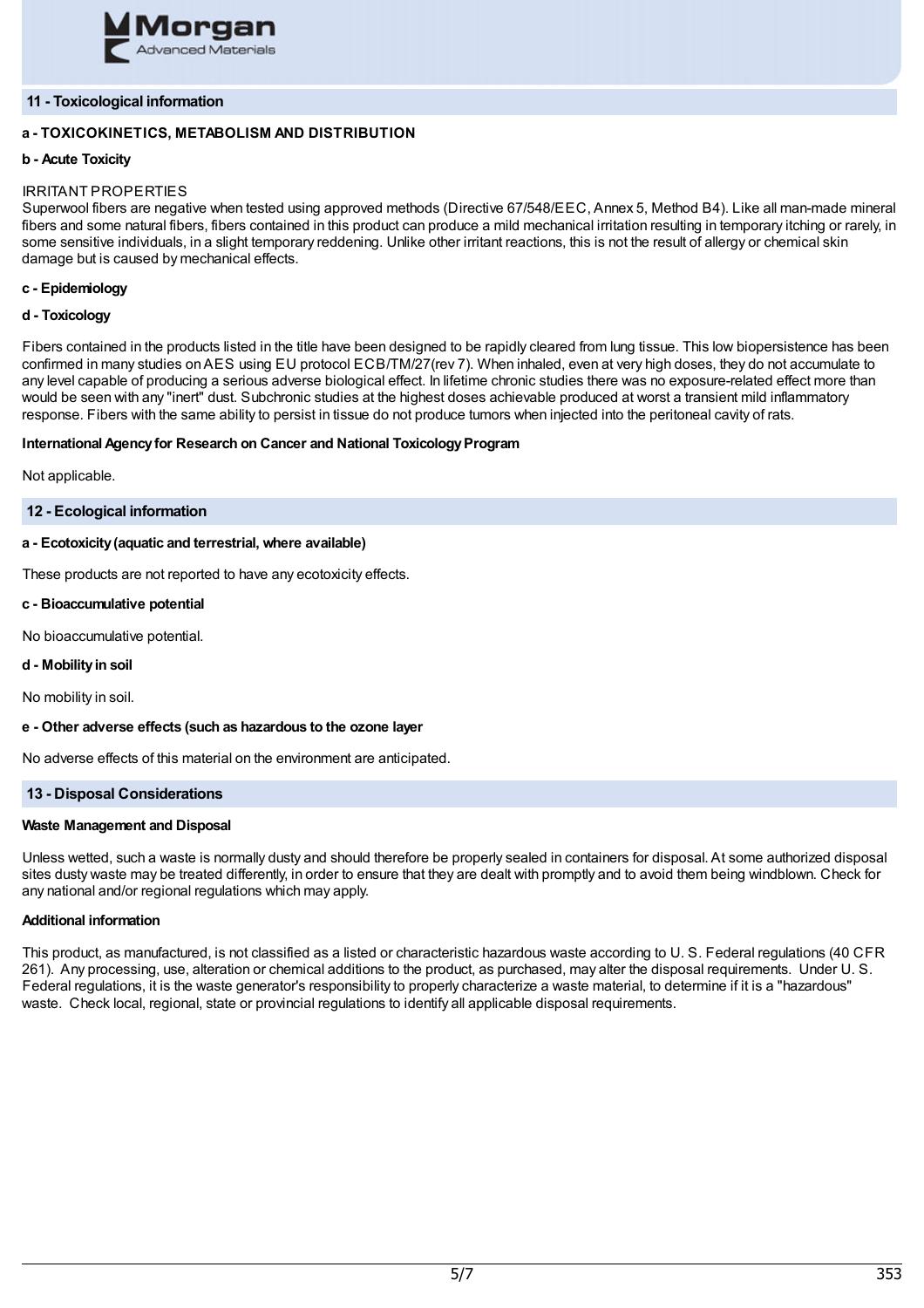

### **14 - Transport information**

## **a - UN number.**

Hazard Class: Not Regulated United Nations (UN) Number: Not Applicable Labels: Not Applicable NorthAmerica (NA) Number: Not Applicable Placards: Not Applicable Bill of Lading: Product Name

## **b - UN proper shipping name**

Not applicable.

### **c - Transport hazard class(es)**

Not applicable.

# **d - Packing group, if applicable**

Not applicable.

### **e - Environmental hazards (e.g., Marine pollutant (Yes/No))**

No.

### **f - Transport in bulk (according toAnnex II of MARPOL 73/78 and the IBC Code)**

Not regulated.

g - Special precautions which a user needs to be aware of, or needs to comply with, in connection with transport or conveyance either **within or outside their premises**

Not applicable.

# **International**

INTERNATIONAL Canadian TDG Hazard Class & PIN: Not regulated Not classified as dangerous goods under ADR (road), RID (train), IATA (air) or IMDG (ship).

# **15 - Regulatory information**

# **15.1 - United States Regulations**

# **UNITED STATES REGULATIONS**

**SARATitle III:**This product does not contain any substances reportable under Sections 302, 304, 313 (40 CFR 372). Sections 311 and 312 apply.

**OSHA:** Comply with Hazard Communication Standards 29 CFR 1910.1200 and 29 CFR 1926.59 and Respiratory Protection Standards 29 CFR 1910.134 and 29 CFR 1926.103.

**TSCA:** AES wools have been assigned several CAS numbers; however, they are not required to be listed on the TSCA inventory

**CERCLA:**AES wool contains fibers with an average diameter greater than one micron and thus is not considered a CERCLA hazardous substance.

**CAA:** AES wool contains fibers with an average diameter greater than one micron and thus is not considered a hazardous air pollutant.

**California:** According to our raw material supplier, latex used in this product contains small amounts of the following chemicals listed in Proposition 65, Safety Drinking Water and Toxic Enforcement Act of 1986 as chemical(s) known to the state of California to cause cancer:

-Formaldehyde CAS No. 50-00-0

CAS No. 79-06-1 (also developmental toxicity, male only)

-Ethyl Acrylate CAS No. 140-88-5

**States:** AES wools are not known to be regulated by any State. If in doubt, contact your local regulatory agency.

### **15.2 - International Regulations**

# **INTERNATIONAL REGULATIONS**

**Canada WHMIS:**No Canadian Workplace Hazardous Materials Information System categories apply to this product.

**Canadian EPA:**All substances in this product are listed, as required, on the Domestic Substance List (DSL).

**European Union:** These products are exonerated from any carcinogenic classification in the countries of the European Union under the provisions of Nota Q of the European Commission Directive 97/69/EC.